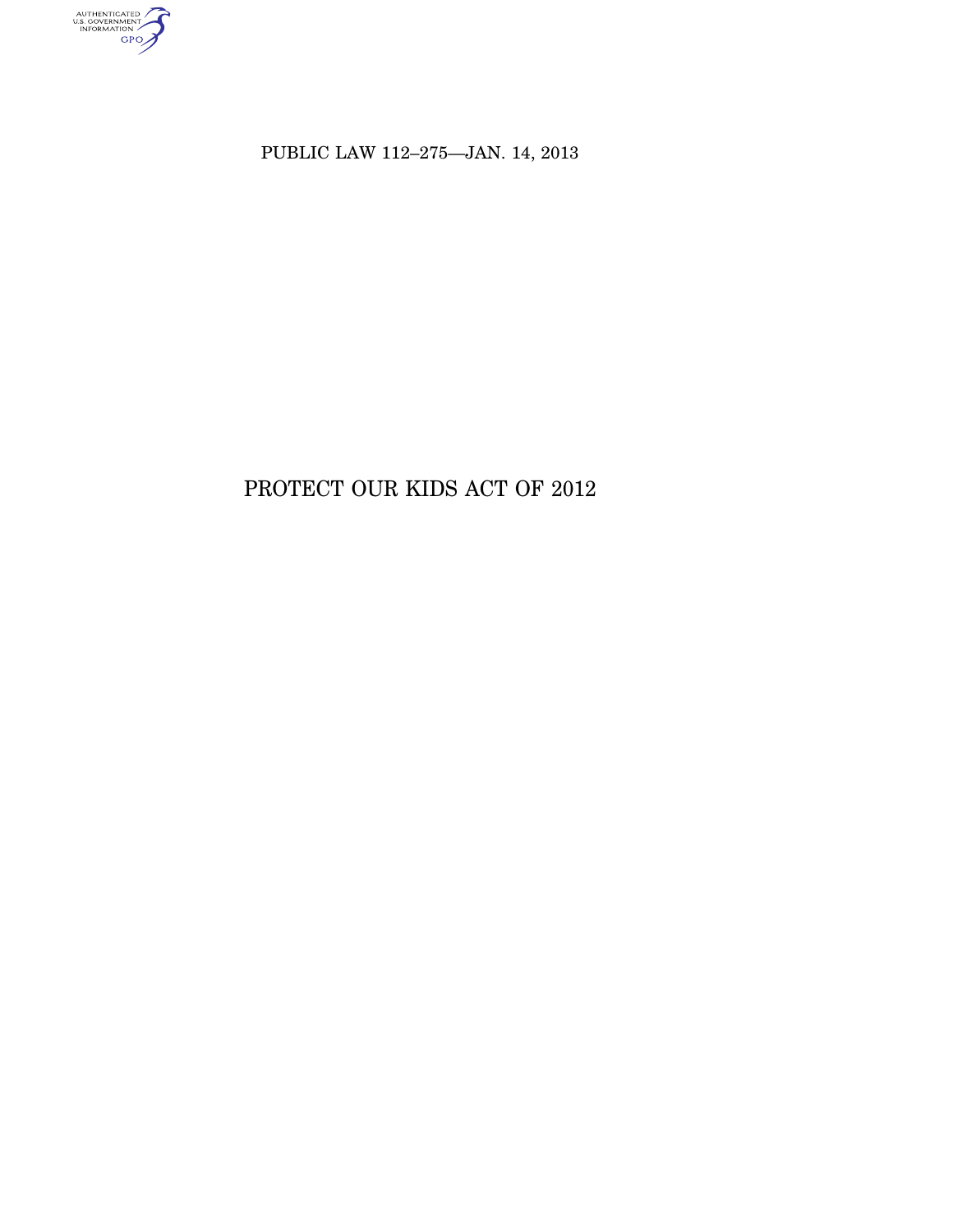## Public Law 112–275 112th Congress

# An Act To establish a commission to develop a national strategy and recommendations

Jan. 14, 2013 [H.R. 6655]

for reducing fatalities resulting from child abuse and neglect. *Be it enacted by the Senate and House of Representatives of* 

*the United States of America in Congress assembled,* 

Protect our Kids Act of 2012. 42 USC 1305 note.

## **SECTION 1. COMMISSION.**

This Act may be cited as the "Protect our Kids Act of 2012".

**SEC. 2. FINDINGS.** 

Congress finds that—

(1) deaths from child abuse and neglect are preventable; (2) deaths from child abuse and neglect are significantly underreported and there is no national standard for reporting such deaths;

(3) according to the Child Maltreatment Report of 2011, in fiscal year 2011, 1,545 children in the United States are reported to have died from child abuse and neglect, and many experts believe that the actual number may be significantly more;

(4) over 42 percent of the number of children in the United States who die from abuse are under the age of 1, and almost 82 percent are under the age of 4;

(5) of the children who died in fiscal year 2011, 70 percent suffered neglect either exclusively or in combination with another maltreatment type and 48 percent suffered physical abuse either exclusively or in combination;

(6) increased understanding of deaths from child abuse and neglect can lead to improvement in agency systems and practices to protect children and prevent child abuse and neglect; and

(7) Congress in recent years has taken a number of steps to reduce child fatalities from abuse and neglect, such as—

(A) providing States with flexibility through the Child and Family Services Improvement and Innovation Act of 2011 to operate child welfare demonstration projects to test services focused on preventing abuse and neglect and ensuring that children remain safely in their own homes;

(B) providing funding through the Child and Family Services Improvement Act of 2006 for services and activities to enhance the safety of children who are at risk of being placed in foster care as a result of a parent's substance abuse;

(C) providing funding through the Fostering Connections to Success and Increasing Adoptions Act of 2008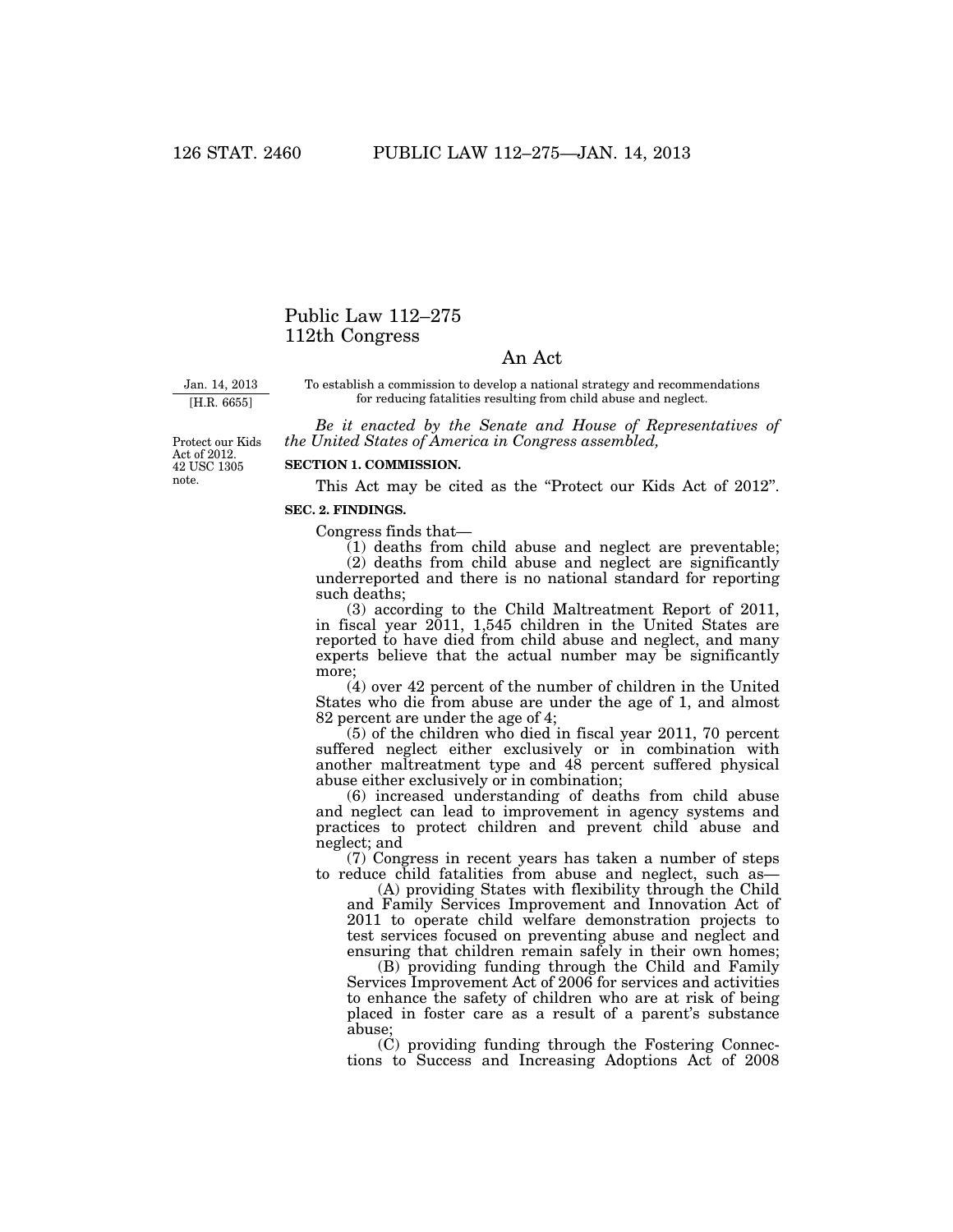for grants to facilitate activities such as family group decisionmaking meetings and residential family treatment programs to support parents in caring for their children; and

(D) requiring States through the Child and Family Services Improvement and Innovation Act of 2011 to describe how they will improve the quality of data collected on fatalities from child abuse and neglect.

### **SEC. 3. ESTABLISHMENT OF COMMISSION.**

(a) ESTABLISHMENT.—There is established the Commission to Eliminate Child Abuse and Neglect Fatalities (in this Act referred to as the "Commission").<br>(b) MEMBERSHIP.—

(b) MEMBERSHIP.—<br>
(1) COMPOSITION.—<br>
(A) MEMBERS.—The Commission shall be composed of Appointments. 12 members, of whom—

 $(i)$  6 shall be appointed by the President;

(ii) 2 shall be appointed by the Speaker of the House of Representatives;

(iii) 1 shall be appointed by the minority leader of the House of Representatives;

(iv) 2 shall be appointed by the majority leader of the Senate; and

(v) 1 shall be appointed by the minority leader of the Senate.

(B) QUALIFICATIONS.—Each member appointed under subparagraph (A) shall have experience in one or more of the following areas:

(i) child welfare administration;

(ii) child welfare research;

(iii) child development;

(iv) legislation, including legislation involving child welfare matters;

(v) trauma and crisis intervention;

(vi) pediatrics;

(vii) psychology and mental health;

(viii) emergency medicine;

(ix) forensic pathology or medical investigation of injury and fatality;

(x) social work with field experience;

(xi) academia at an institution of higher education, as that term is defined in section 101 of the Higher Education Act of 1965 (20 U.S.C. 1001), with a focus on one or more of the other areas listed under this subparagraph;

(xii) law enforcement, with experience handling child abuse and neglect matters;

(xiii) civil law, with experience handling child abuse and neglect matters;

(xiv) criminal law, with experience handling child abuse and neglect matters;

(xv) substance abuse treatment;

(xvi) education at an elementary school or secondary school, as those terms are defined in section 9101 of the Elementary and Secondary Education Act of 1965 (20 U.S.C. 7801);

President.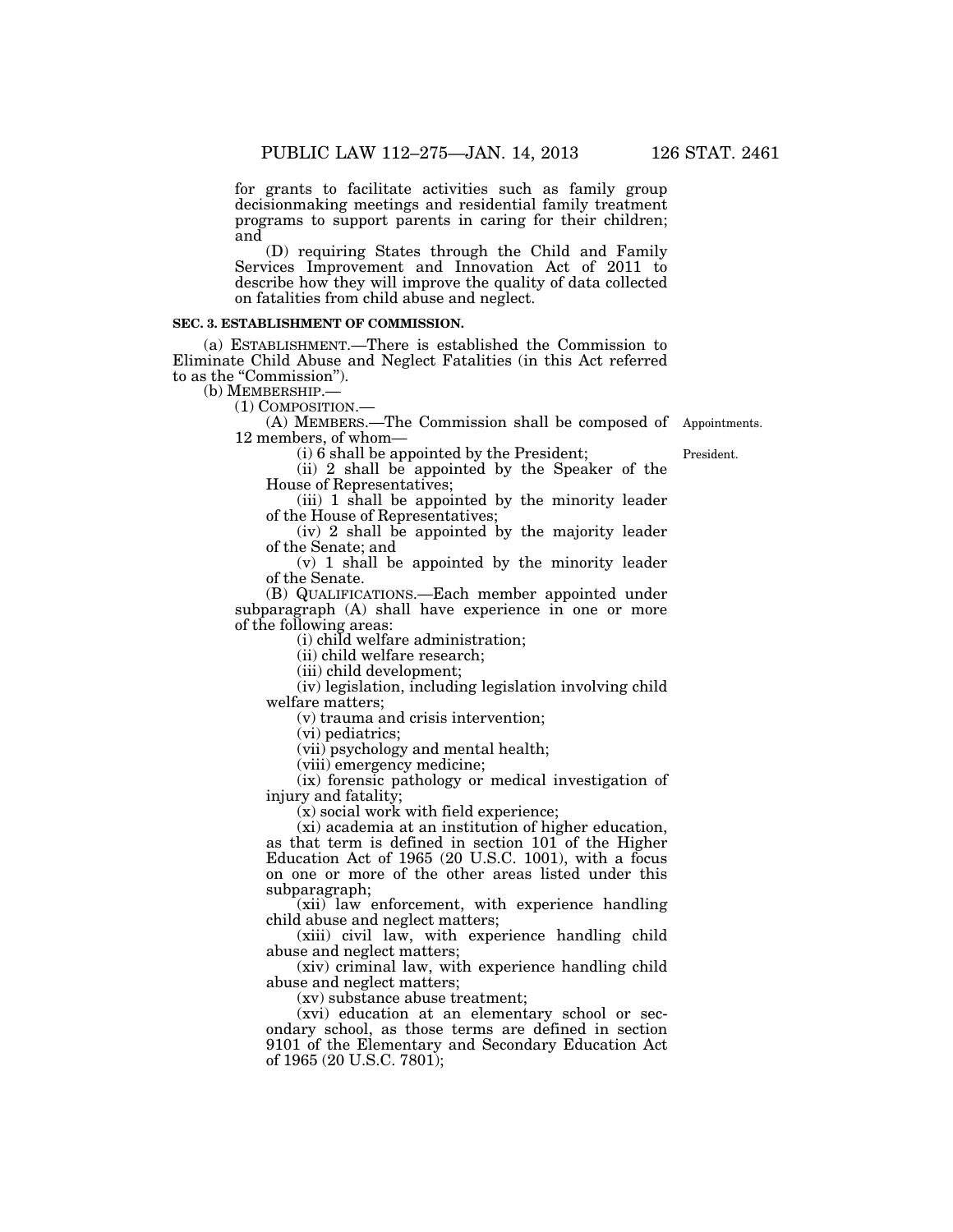(xvii) epidemiology; and

(xviii) computer science or software engineering with a background in interoperability standards.

(C) DIVERSITY OF QUALIFICATIONS.—In making appointments to the Commission under subparagraph  $(\overline{A})$ , the President and the congressional leaders shall make every effort to select individuals whose qualifications are not already represented by other members of the Commission.

(2) DATE.—The appointments of the members of the Commission shall be made not later than 90 days after the date of enactment of this Act.

(c) PERIOD OF APPOINTMENT; VACANCIES.—Members shall be appointed for the life of the Commission. Any vacancy in the Commission shall not affect its powers, but shall be filled in the same manner as the original appointment.

(d) INITIAL MEETING.—Not later than 60 days after the date on which a majority of the members of the Commission have been appointed, the Commission shall hold its first meeting.

(e) MEETINGS.—The Commission shall meet at the call of the Chairperson.

(f) QUORUM.—A majority of the members of the Commission shall constitute a quorum, but a lesser number of members may hold hearings.

(g) CHAIRPERSON.—The President shall select a Chairperson for the Commission from among its members.

#### **SEC. 4. DUTIES OF THE COMMISSION.**

(a) STUDY.—

(1) IN GENERAL.—The Commission shall conduct a thorough study on the use of child protective services and child welfare services funded under title IV and subtitle A of title XX of the Social Security Act to reduce fatalities from child abuse and neglect.

(2) MATTERS STUDIED.—The matters studied by the Commission shall include—

(A) the effectiveness of the services described in paragraph (1) and best practices in preventing child and youth fatalities that are intentionally caused or that occur due to negligence, neglect, or a failure to exercise proper care;

 $(\overline{B})$  the effectiveness of Federal, State, and local policies and systems within such services aimed at collecting accurate, uniform data on child fatalities in a coordinated fashion, including the identification of the most and least effective policies and systems in practice;

(C) the current (as of the date of the study) barriers to preventing fatalities from child abuse and neglect, and how to improve efficiency to improve child welfare outcomes;

(D) trends in demographic and other risk factors that are predictive of or correlated with child maltreatment, such as age of the child, child behavior, family structure, parental stress, and poverty;

(E) methods of prioritizing child abuse and neglect prevention within such services for families with the highest need; and

Deadline.

Deadline.

President.

President. Congress.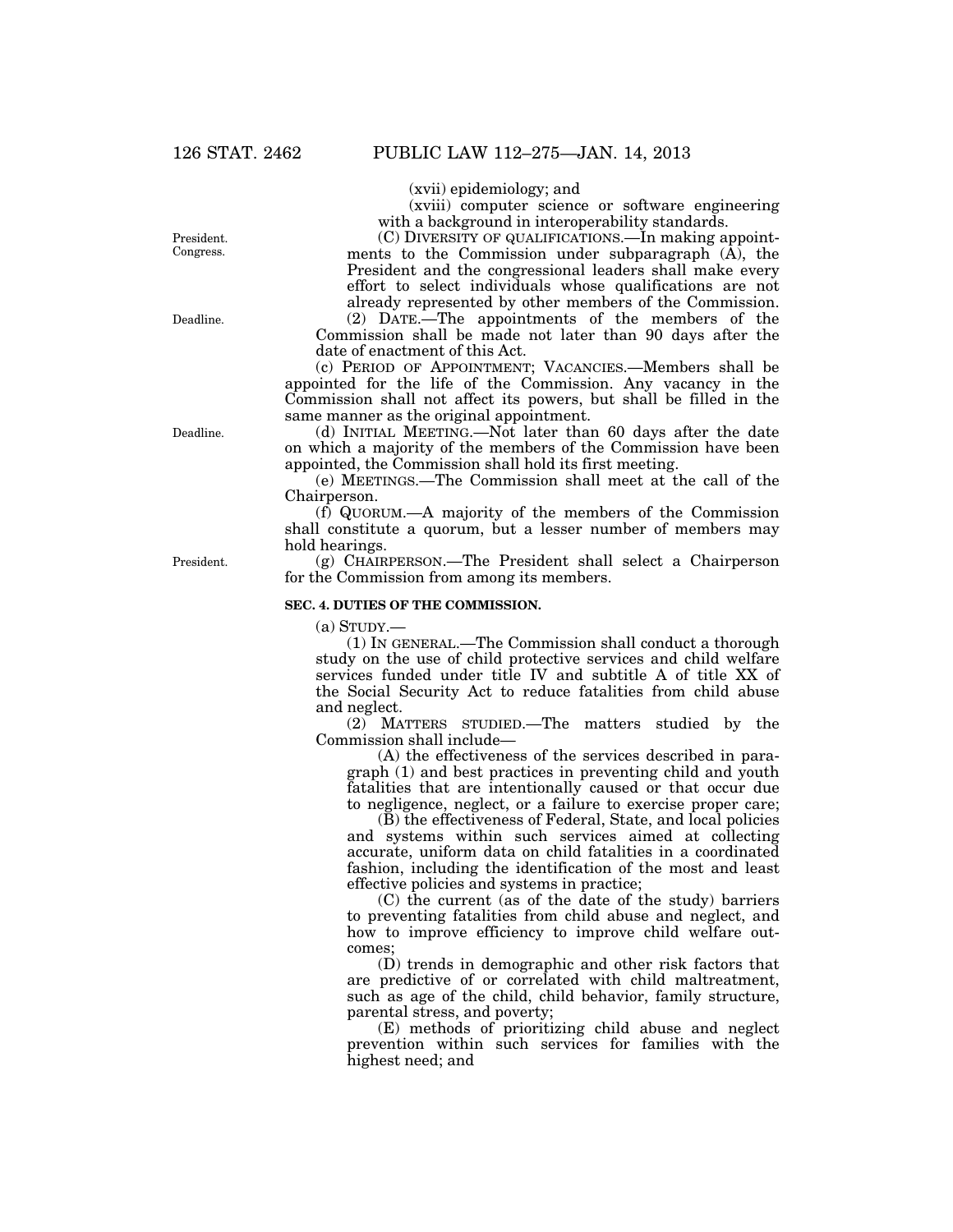(F) methods of improving data collection and utilization, such as increasing interoperability among State and local and other data systems.

(3) MATERIALS STUDIED.—The Commission shall review—

(A) all current (as of the date of the study) research and documentation, including the National Survey of Child and Adolescent Well-Being and research and recommendations from the Government Accountability Office, to identify lessons, solutions, and needed improvements related to reducing fatalities from child abuse and neglect; and

(B) recommendations from the Advisory Board on Child Abuse and Neglect.

(b) COORDINATION.—The Commission shall provide opportunities for graduate and doctoral students to coordinate research with the Commission.

(c) RECOMMENDATIONS.—The Commission shall—

(1) develop recommendations to reduce fatalities from child abuse and neglect for Federal, State, and local agencies, and private sector and nonprofit organizations, including recommendations to implement a comprehensive national strategy for such purpose; and

(2) develop guidelines for the type of information that should be tracked to improve interventions to prevent fatalities from child abuse and neglect.

(d) REPORT.—

(1) IN GENERAL.—Not later than 2 years after the date on which a majority of the members of the Commission have been appointed, the Commission shall submit a report to the President and Congress, which shall contain a detailed statement of the findings and conclusions of the Commission, together with its recommendations for such legislation and administrative actions as it considers appropriate.

(2) EXTENSION.—The President may extend the date on which the report described in paragraph  $(1)$  shall be submitted by an additional 1 year.

(3) ONLINE ACCESS.—The Commission shall make the report under paragraph (1) available on the publicly available Internet Web site of the Department of Health and Human Services.

#### **SEC. 5. POWERS OF THE COMMISSION.**

(a) HEARINGS.—

(1) IN GENERAL.—The Commission may hold such hearings, sit and act at such times and places, take such testimony, and receive such evidence as the Commission considers advisable to carry out this Act.

(2) LOCATION.—The location of hearings under paragraph (1) shall include—

(A) areas with high fatality rates from child abuse and neglect; and

(B) areas that have shown a decrease in fatalities from child abuse and neglect.

(3) SUBJECT.—The Commission shall hold hearings under paragraph (1)—

(A) to examine the Federal, State, and local policies and available resources that affect fatalities from child abuse and neglect; and

Public information. Web posting.

Guidelines.

Review.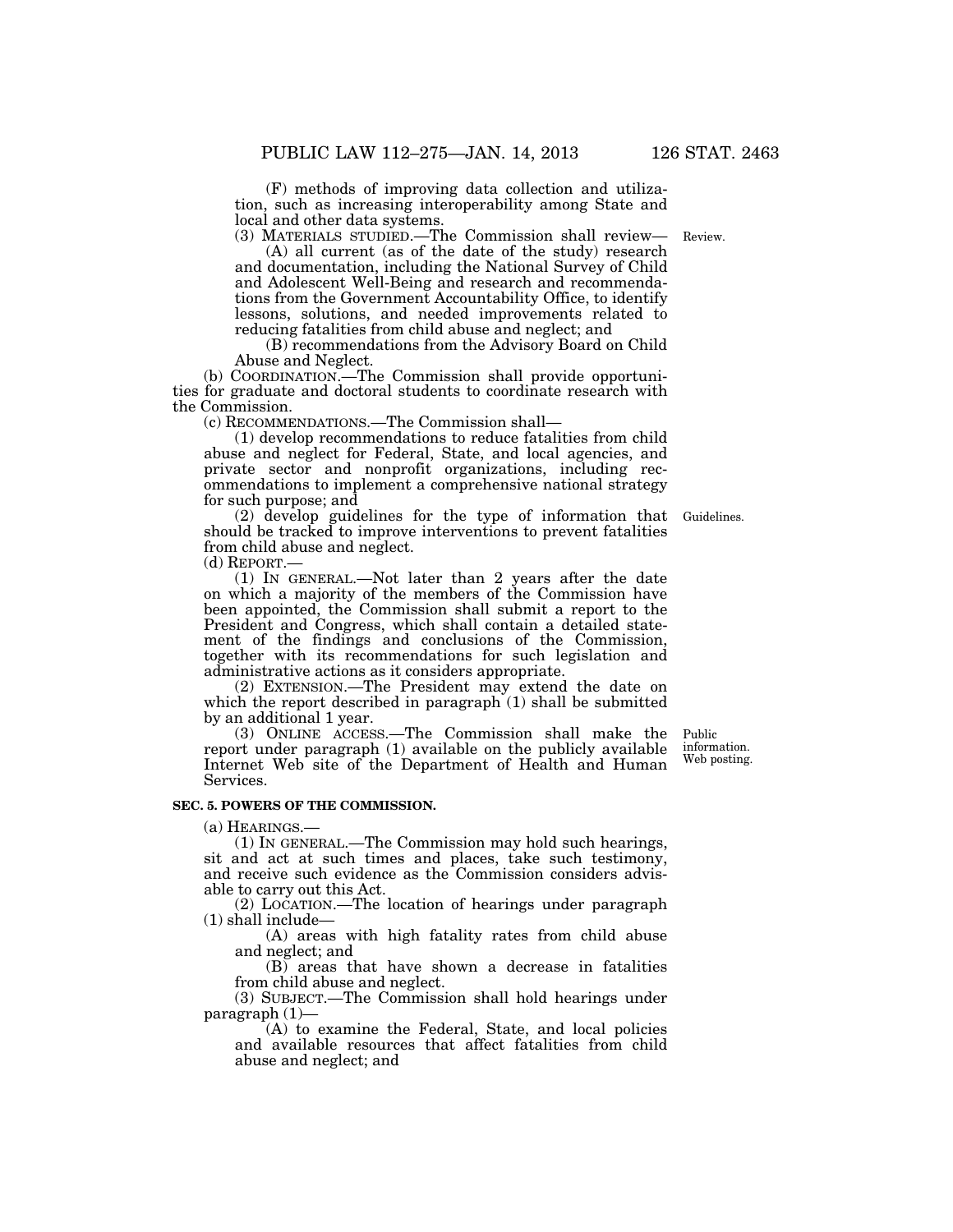(B) to explore the matters studied under section  $4(a)(2)$ . (b) INFORMATION FROM FEDERAL AGENCIES.—The Commission may secure directly from any Federal department or agency such information as the Commission considers necessary to carry out this Act. Upon request of the Chairperson of the Commission, the head of such department or agency shall furnish such information to the Commission.

(c) POSTAL SERVICES.—The Commission may use the United States mails in the same manner and under the same conditions as other departments and agencies of the Federal Government.

(d) GIFTS.—The Commission may accept, use, and dispose of gifts or donations of services or property.

#### **SEC. 6. COMMISSION PERSONNEL MATTERS.**

(a) TRAVEL EXPENSES.—The members of the Commission shall be allowed travel expenses, including per diem in lieu of subsistence, at rates authorized for employees of agencies under subchapter I of chapter 57 of title 5, United States Code, while away from their homes or regular places of business in the performance of services for the Commission.

(b) STAFF.—

(1) IN GENERAL.—The Chairperson of the Commission may, without regard to the civil service laws and regulations, appoint and terminate an executive director and such other additional personnel as may be necessary to enable the Commission to perform its duties. The employment of an executive director shall be subject to confirmation by the Commission.

(2) COMPENSATION.—The Chairperson of the Commission may fix the compensation of the executive director and other personnel without regard to chapter 51 and subchapter III of chapter 53 of title 5, United States Code, relating to classification of positions and General Schedule pay rates, except that the rate of pay for the executive director and other personnel may not exceed the rate payable for level V of the Executive Schedule under section 5316 of such title.

(c) DETAIL OF GOVERNMENT EMPLOYEES.—At the discretion of the relevant agency, any Federal Government employee may be detailed to the Commission without reimbursement, and such detail shall be without interruption or loss of civil service status or privilege.

(d) PROCUREMENT OF TEMPORARY AND INTERMITTENT SERV-ICES.—The Chairperson of the Commission may procure temporary and intermittent services under section 3109(b) of title 5, United States Code, at rates for individuals that do not exceed the daily equivalent of the annual rate of basic pay prescribed for level V of the Executive Schedule under section 5316 of such title.

#### **SEC. 7. TERMINATION OF THE COMMISSION.**

The Commission shall terminate on the earlier of—

(1) the 30th day after the date on which the Commission submits its report under section 4(d); or

(2) the date that is 3 years after the initial meeting under section  $3(d)$ .

#### **SEC. 8. FEDERAL AGENCY RESPONSE.**

Deadline. Reports.

Not later than 6 months after the submission of the report required under section 4(d), any Federal agency that is affected